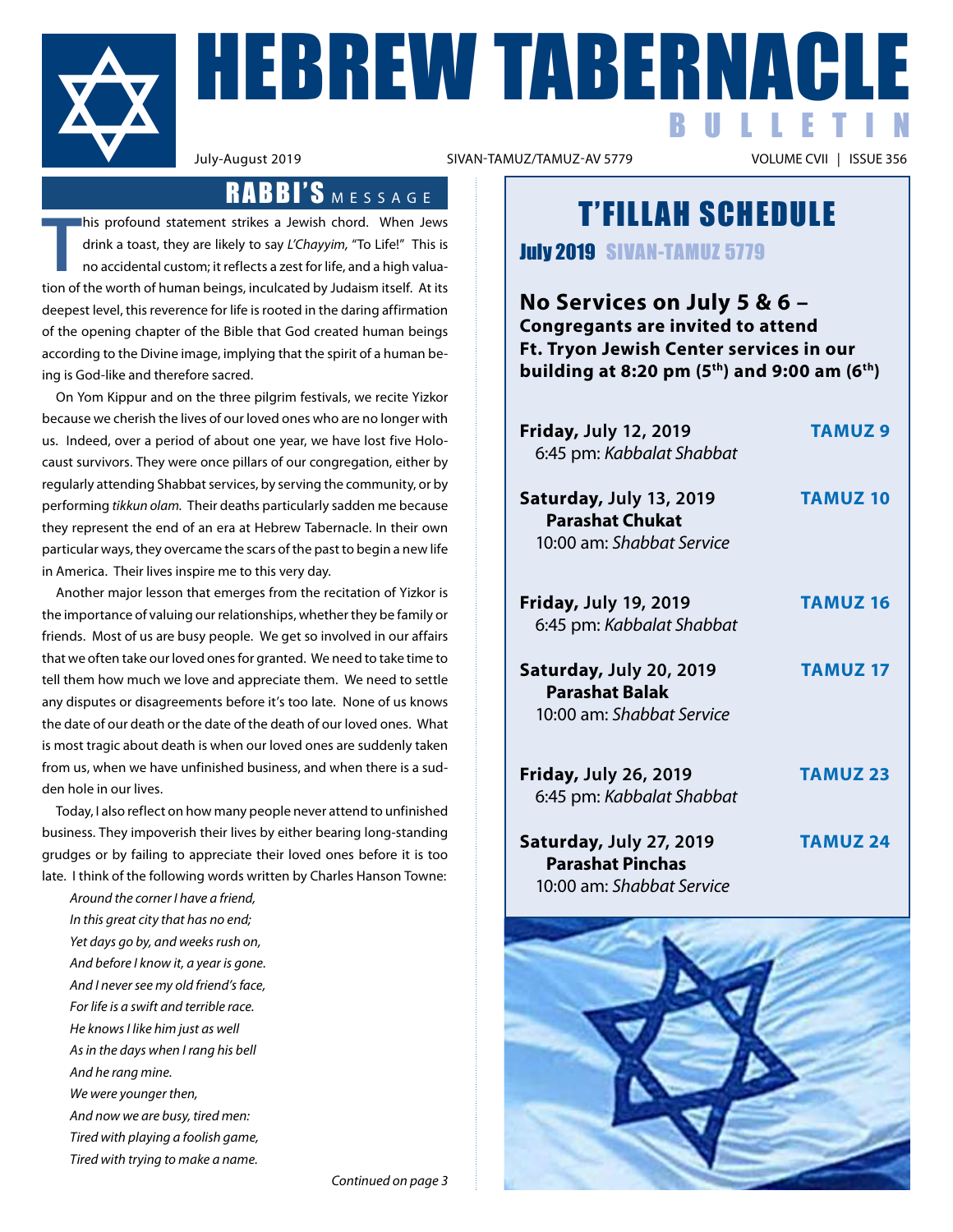

## HEBREW TABERNACLE **CONGREGATION**

*A Liberal Congregation & Progressive Community Center*

| rebjeff2028@gmail.com                                             |  |  |
|-------------------------------------------------------------------|--|--|
|                                                                   |  |  |
|                                                                   |  |  |
|                                                                   |  |  |
|                                                                   |  |  |
| Joanhtpres@qmail.com                                              |  |  |
|                                                                   |  |  |
| dennykelk@gmail.com                                               |  |  |
|                                                                   |  |  |
| mkleinnyc@rcn .com                                                |  |  |
|                                                                   |  |  |
| jentalansky@gmail.com                                             |  |  |
|                                                                   |  |  |
| sarasilver7@gmail.com                                             |  |  |
|                                                                   |  |  |
| desma.holcomb@gmail.com                                           |  |  |
|                                                                   |  |  |
| susan_gellert@yahoo.com                                           |  |  |
| Diana Douglas Sisterhood President                                |  |  |
| dianaddouglas@hotmail.com                                         |  |  |
|                                                                   |  |  |
| Hilary Zatz Chair, Chesed Committee                               |  |  |
| htoffice@nyc.rr.com                                               |  |  |
| Hebrew School Committee  Sara Silver & Loren Christian            |  |  |
| Sarasilver7@gmail.com and lchristian@muzosa.com                   |  |  |
| Harriet Bailer, Diana Douglas & Regina Gradess Gold Wing Curators |  |  |
| EHBailer@aol.com;dianaddouglas@hotmail.com;                       |  |  |
| ReginaG99@gmail.com                                               |  |  |
| Sheldon Koy  Administrative Director/Educator                     |  |  |
| skhspr@gmail.com                                                  |  |  |
|                                                                   |  |  |
| htoffice@nyc.rr.com                                               |  |  |
|                                                                   |  |  |
| htoffice@nyc.rr.com                                               |  |  |
|                                                                   |  |  |
| jentalansky@gmail.com                                             |  |  |

Web address: *www.hebrewtabernacle.org* Published bi-monthly by the

Hebrew Tabernacle of Washington Heights 551 Fort Washington Avenue New York, NY 10033-1908



**212-568-8304** 212-927-5428 *fax* htoffice@nyc.rr.com a member of the Union for Reform Judaism

# T'FILLAH SCHEDULE

### August 2019 TAMUZ-AV 5779

| Friday, August 2, 2019<br><b>Rosh Chodesh</b>                                                                                         | <b>AV 1</b>  |
|---------------------------------------------------------------------------------------------------------------------------------------|--------------|
| 6:45 pm: Kabbalat Shabbat                                                                                                             |              |
| Saturday, August 3, 2019<br><b>Parashat Matot-Masei</b>                                                                               | <b>AV 2</b>  |
| 10:00 am: Shabbat Service                                                                                                             |              |
| Friday, August 9, 2019<br>6:45 pm: Kabbalat Shabbat                                                                                   | <b>AV8</b>   |
| Saturday, August 10, 2019<br><b>Shabbat Chazon</b><br><b>Erev Tish'a B'Av</b><br><b>Parashat Devarim</b><br>10:00 am: Shabbat Service | <b>AV 9</b>  |
| Friday, August 16, 2019<br>6:45 pm: Kabbalat Shabbat                                                                                  | <b>AV 15</b> |
| Saturday, August 17, 2019<br><b>Shabbat Nachamu</b><br><b>Parashat Vaetchanan</b><br>10:00 am: Shabbat Service                        | <b>AV 16</b> |
| Friday, August 23, 2019<br>6:45 pm: Kabbalat Shabbat                                                                                  | <b>AV 22</b> |
| Saturday, August 24, 2019<br><b>Parashat Eikev</b><br>10:00 am: Shabbat Service                                                       | <b>AV 23</b> |
| Friday, August 30, 2019<br>6:45 pm: Kabbalat Shabbat                                                                                  | AV 29        |
| Saturday, August 31, 2019<br><b>Rosh Chodesh Elul</b><br><b>Parashat Re'eh</b><br>10:00 am: Shabbat Service                           | AV 30        |

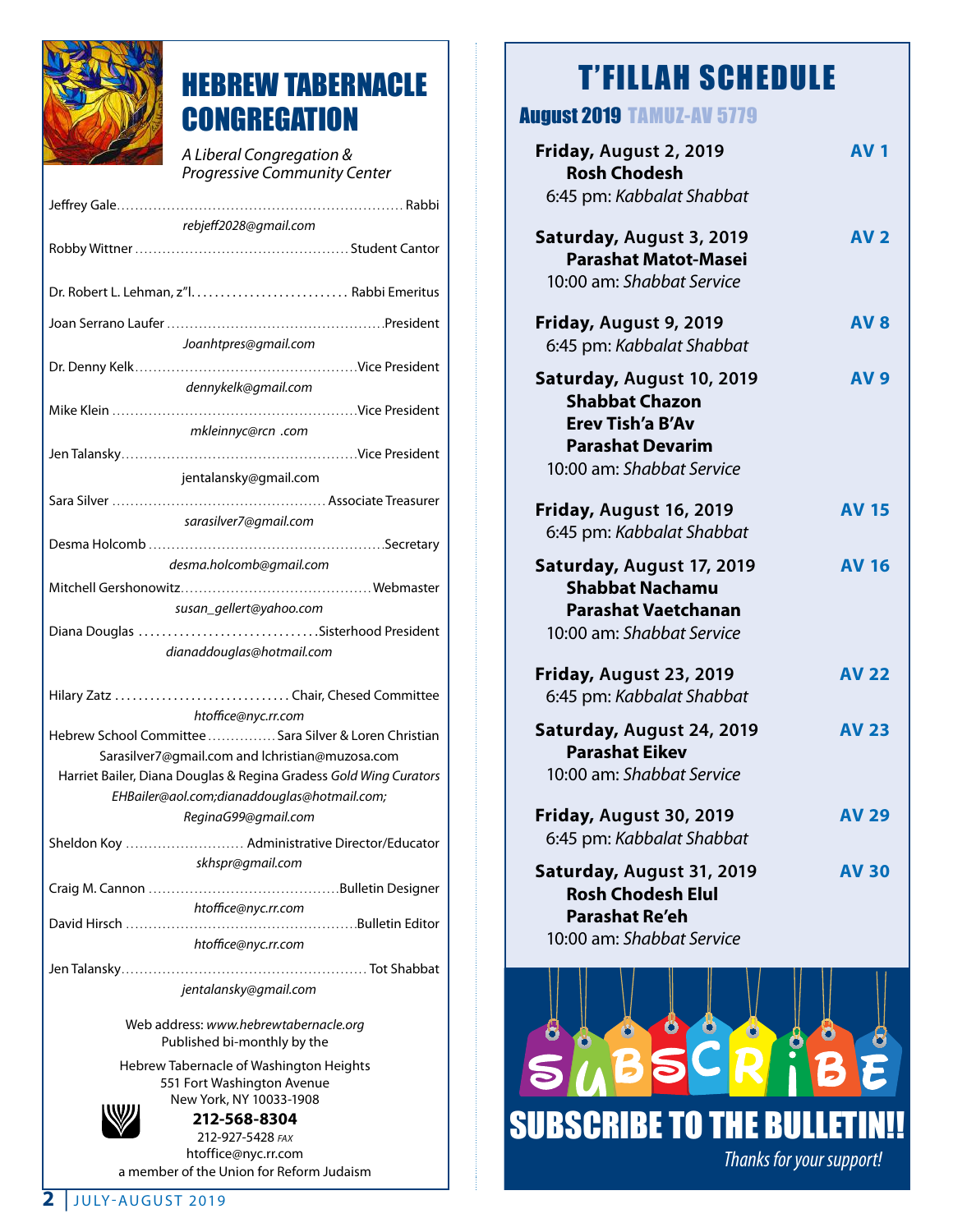#### RABBI'S Message

*Continued from page 1*

 *"Tomorrow," I say, "I will call on Jim, Just to show that I'm thinking of him." But tomorrow comes--and tomorrow goes. And the distance between us grows and grows. Around the corner!--yet miles away... "Here's a telegram, sir,"*

 *"Jim died to-day."*

 *And that's what we get and deserve in the end: Around the corner, a vanished friend.*

Whenever we recite Yizkor, we think of our family members and loved ones who are no more and reflect on how we can best preserve their memories. We honor them by reflecting on the wonderful moments we had with them when they were alive and by cherishing our relationships with those loved ones who are still living. We honor them by regarding all humans as being created in God's image. We honor them by taking their dreams and aspirations to the next level, by continuing where they left off, and by doing our part to build a better world. In the words of Rabbi Tarfon, *"The day is short, and the work is great, and the Master of the House is insistent. It is not our duty to finish* 



### HEBREW TABERNACLE BOARD OF TRUSTEES

Officers & Board Members

Joan Serrano Laufer, *President* Denny Chern Kelk, *Vice President* Michael Klein, *Vice President* Jen Talansky, *Vice President* Sara Silver, *Treasurer* Morton Orentlicher, *Assoc. Treasurer* Desma Holcomb, *Secretary*

#### Board Members

Bernard R. Crystal • Lawrence Cytryn Andy DaSilva • Susan Gellert Rita Hamburgh • John Kelk Fredy K. Seidel • Justin Shames Navahjo Stoller • Amy Wittner Hilary Zatz Diana Douglas, *Pres. of Sisterhood* Mark Hamburgh, *Former President* Ralph Selig, *Former President*



## *the work, but we are not free to neglect it."* The angless of the set of the set of the set of the set of the set of the set of the set of the set of the set of the set of the set of the set of the set of the set of the s a Resounding Success at Hebrew Tabernacle

**M** ore than 300 community residents previewed "Ask Dr. Ruth," the new Hulu documentary about the radio sex therapist, sharpshooter and Holocaust orphan who is Hebrew Tabernacle's most famous congregant. Dr. Ruth Westheimer's talk of hot sex will help keep our building cool, as the event raised \$8,000 to fund upcoming air conditioning repairs.

The documentary "Ask Dr. Ruth," which is now available on Hulu, traces the path of a European orphan who studied psychology in Paris and at Columbia Teacher's College and became a forceful advocate of sexual and mental health, and an early proponent of gay rights and AIDS education. Dr. Ruth's commitment to good sex and frank talk are as relevant today as ever, as is her determination to stand up to discrimination and bigotry and to educate Americans about the Holocaust.

"From all of the things I've survived, I have an obligation to live large and make a dent in this world," said Dr. Ruth in the free community screening that took place at Hebrew Tabernacle on Sunday, May 19.

The YM-YWHA of Washington Heights/Inwood co-sponsored the event, and hosted an audience discussion moderated by Y CEO Martin Englisher. We were also grateful for the sponsorship of NY Presbyterian Hospital and the support in publicizing the event from other congregations that share our building: Fort Tryon Jewish Center, Iglesia Nuevas Buenas, and Uptown Church. We especially appreciate all our neighborhood and Congregational sponsors and all those in the audience who came and made donations.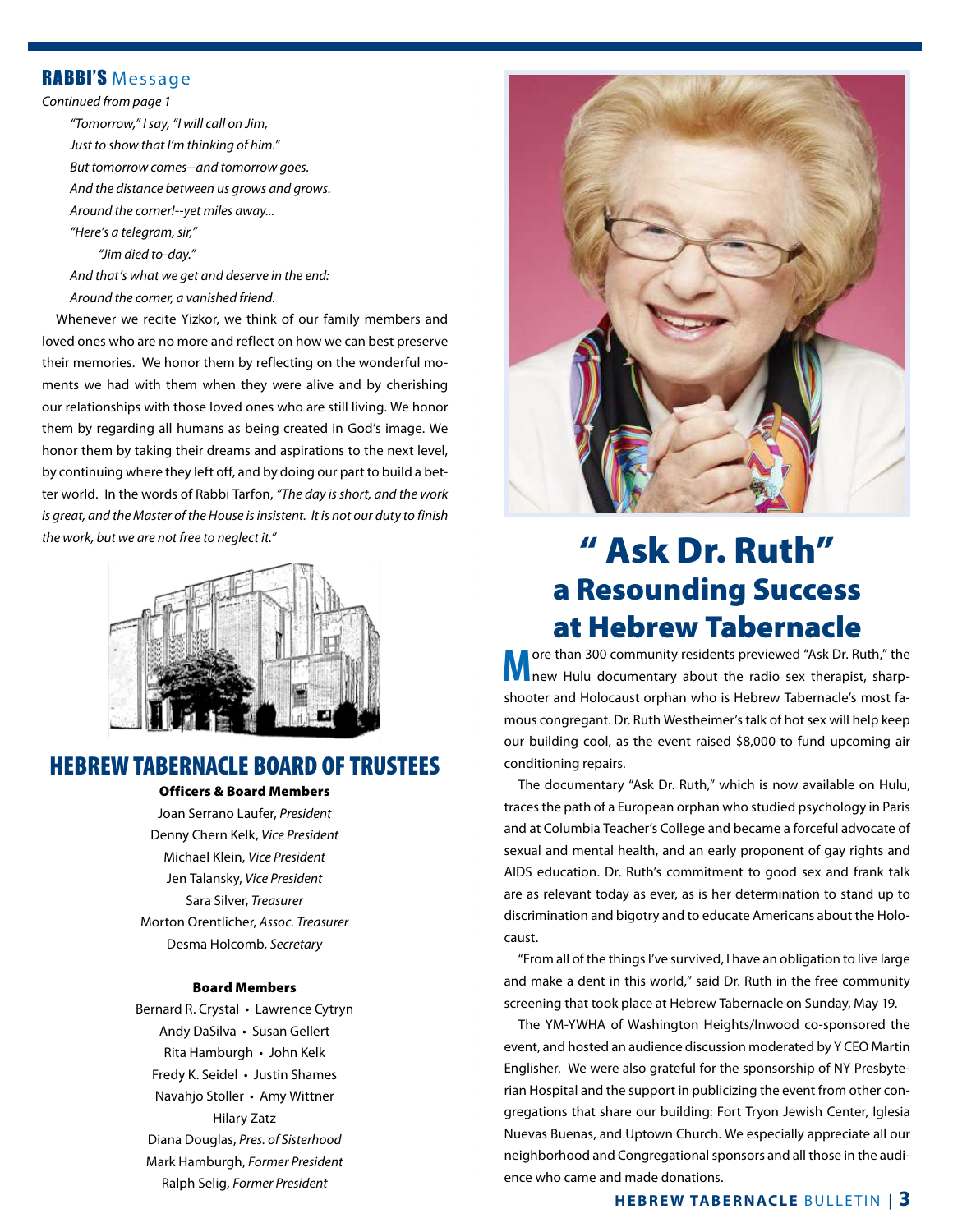# **THANK YOU**

#### **WE GRATEFULLY ACKNOWLEDGE THESE RECENT CONTRIBUTIONS:**

**4/1/18 –6/3/19**

#### **CANTOR'S DISCRETIONARY FUND**

*received a donation from…*

#### **CLERGY ASSIST FUND**

*received a donation from…*

Harriet & Eugene Bailer **In honor of Cantor Robby's gifts of music to us all** 

 $A = \sqrt{2} \sqrt{\pi N}$ 

Anatoly & Gisele Garelik Assists to cover the Rabbinic intern payroll costs Brian Schneider & Jennifer Talansky Assists to cover the Rabbinic intern payroll costs Robinanne Turiel & Todd Rubinstein **Assists to cover the Rabbinic intern payroll costs** Assists to cover the Rabbinic intern payroll costs

#### **AIR CONDITIONING RENOVATION FUND**

*received a donation from…* Marcia Annenberg "Ask Dr. Ruth" Event John Authers & Sara Silver New York 1988 (Assembly Ask Dr. Ruth" Event Susan Berlin "Ask Dr. Ruth" Event Mitchell Gershonowitz & Susan Gellert "Ask Dr. Ruth" Event Richard & Helen Goldenberg The Communication of "Ask Dr. Ruth" Event Mark & Rita Hamburgh "Ask Dr. Ruth" Event Jennifer Ho "Ask Dr. Ruth" Event Michael Horowitz & Arlene Hahn "Ask Dr. Ruth" Event Paula Jennings "Ask Dr. Ruth" Event Michael & Melanie Klein "Ask Dr. Ruth" Event Joseph & Joan Serrano Laufer The Controller and Mark Ask Dr. Ruth" Event Peter Mintun "Ask Dr. Ruth" Event Elizabeth Moore & Joseph Haberstroh "Ask Dr. Ruth" Event Melody Morrow "Ask Dr. Ruth" Event Rose Ellen Neidish "Ask Dr. Ruth" Event Eva Notis "Ask Dr. Ruth" Event Mitchell Preiss "Ask Dr. Ruth" Event Gary Thalheimer The Contract Contract Contract Contract Contract Contract Contract Contract Contract Contract Contract Contract Contract Contract Contract Contract Contract Contract Contract Contract Contract Contract Cont David Townsend In memory of Janis Townsend Various Donations from "Ask Dr. Ruth" Event Andres & Deborah Ball-Witlin The Controller of the Mary "Ask Dr. Ruth" Event Steven & Amy Wittner The Communication of the Marian Marshall Marshall (Ask Dr. Ruth" Event Robert, Hilary & Eliot Zatz **Access 20 YOS ASSETS** "Ask Dr. Ruth" Event

#### **GENERAL FUND**

**4** | july-august 2019 *received a donation from…*

 Daniel Mutlu Donation for Air Conditioner Renovation Lois Naftulin In honor of Dr. Ruth for "Ask Dr. Ruth" Event Daryl Samuel "Ask Dr. Ruth" Event: In honor of Ruth Hamburg Brian Schneider & Jennifer Talansky Donation for Air Conditioner Renovation

 Laura Altschuler In memory of our dearly departed Beatrix Dinitz Bella Y. Bankoff In memory of the Yahrzeit of Nathan Gordon Jeff & Marjorie Bauml In memory of the Yahrzeits of Ada Speyer and Eugenie Seligsberg Eva B. Feist In memory of various Yahrzeits Arthur & Joanne Frank In memory of the Yahrzeits of all Levite/ Frank family Charles Friedman In memory of the Yahrzeit of George Meseritz Charles Friedman **In Marson Charles Friedman** In memory of Lilli Friedman Teresa Garcia In memory of the Yahrzeit of Javier Garcia Zurita Barbara Gonzo **In memory of the Yahrzeit of Harry Dlugatch** In memory of the Yahrzeit of Harry Dlugatch Mark & Rita Hamburgh **In Mark & Rita Hamburgh In Memory of the Yahrzeit of Celia Klein**  Ingrid Hirsch In memory of the Yahrzeit of Suzanne Galimir & Frederic Hirsch Rolf Hoexter **In memory of the Yahrzeit of Frederick Hoexter** In memory of the Yahrzeit of Frederick Hoexter Pauline Jakobsberg In memory of the Yahrzeit of Gerda Jakobsberg *Continued on page 5*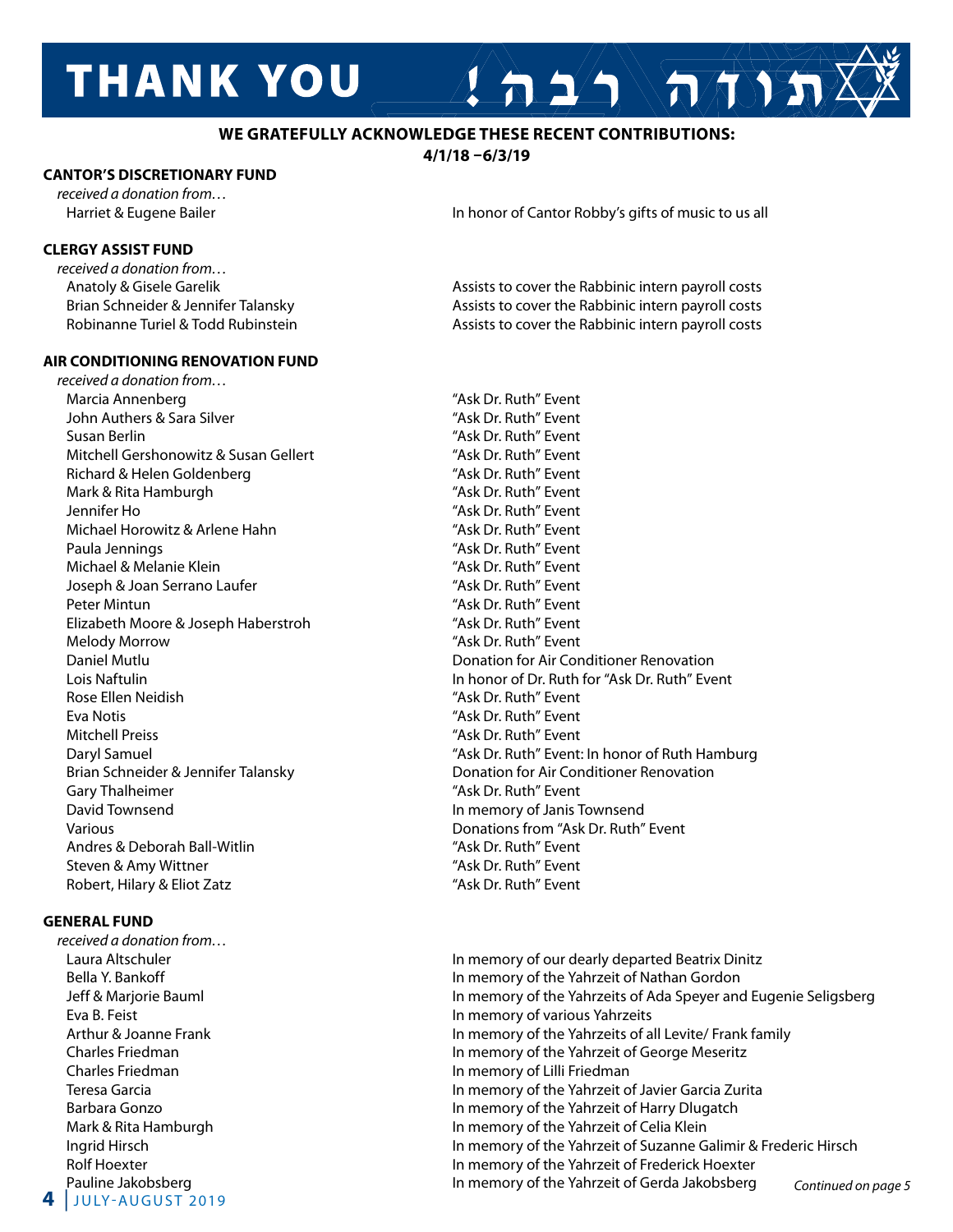# **THANK YOU**

### **DONATIONS**

*Continued from page 4* Michael, Melanie & Julia Klein In memory of Lilli Friedman

#### **GENERAL FUND DONATIONS – MISC.**

*received a donation from…* Eve Leopold & Marvin Reinheimer General Fund Donation

#### **PRINCIPAL'S DISCRETIONARY FUND**

*received a donation from…* Cari Fershing **Cari Fershing** Donation

#### **PURIM CARNIVAL FUND**

*received a donation from…*

#### **SEDER FUND**

*received a donation from…*

#### **SISTERHOOD**

*received a donation from…* Diana Douglas In memory of Rita Rosenthal Michael, Melanie & Julia Klein **In Michael, Melanie & Julia Klein** In memory of Rita Rosenthal Gary Thalheimer **In the Community of Lilli Friedman** Robert & Hilary Zatz In memory of Rita Rosenthal

#### **TOT SHABBAT**

*received a donation from…* Brian Schneider & Jennifer Talansky Tot Shabbat Program

**YOUTH & FAMILY FUND**

 Howard Kayne In memory of the Yahrzeit of Renee Obermeier Michael, Melanie & Julia Klein In memory of our dearly departed Rita Rosenthal Carolyn Lee Kohlman In memory of the Yahrzeits of Emma Norman & Herman Kohlman Martin Lasus & Joan Kaiser **In Martin Lasus & Joan Kaiser In Memory of the Yahrzeit of Florence Feigenbaum** Sharon Lehman **In memory of the Yahrzeits of Charlotte Tucker**, Rabbi Robert L Lehman, Joseph Wolfgang Tucker, Toni Lehman Helen Neidell In memory of the Yahrzeits of Ernest, Julius and Henny May George & Suzanne Oberlander In memory of the Yahrzeit of Magda Oberlander Ruth Pollack & Martin Bressler **In Martin 1988** In memory of the Yahrzeit of Norbert Pollack Harry Reis & Ellen Nakhnikian In memory of the Yahrzeit of Margot Reis Herbert & Suzanne Susskind<br>
Pauline & Lawrence Ungar<br>
In memory of the Yahrzeit of Henny Hamburg In memory of the Yahrzeit of Henny Hamburger Dr. Ruth Westheimer **In memory of the Yahrzeits of Manfred Westheimer**, Irma & Julius Siegel, Pauline & Moses Hanauer, Selma Siegel Gwynne H. Wohlgemuth In memory of the Yahrzeit of Ross Secunda

 $\sum_{i=1}^{n}$ 

Gerald Zobel In memory of the Yahrzeit of Max Zobel

Linda C. Hirsch & Frank Moshman General Fund Donation: Thanks for such beautiful services.<br>Mark & Rita Hamburgh General Fund on the Indonor of Hilary Zatz In honor of Hilary Zatz Michael, Melanie & Julia Klein In honor of the Bat Mitzvah of Maya Simone Nimowitz Rita Rosenthal In honor of the Bat Mitzvah of Josie Authers

Tara Collins In honor of the Bat Mitzvah of Josie Authers

Various Purim Fundraiser for restoring gas - donations from various HS students

 Laura Altschuler Contribution to support the annual Seder Jeff & Marjorie Bauml Contribution to support the annual Seder Contribution to support the annual Seder Sharon Skura Contribution to support the annual Seder Ann Sprayregen **Contribution to support the annual Seder** Gary Thalheimer **Contribution to support the annual Seder** Contribution to support the annual Seder

Bryna Helfer **In memory of Lilli Friedman: May her memory be a blessing**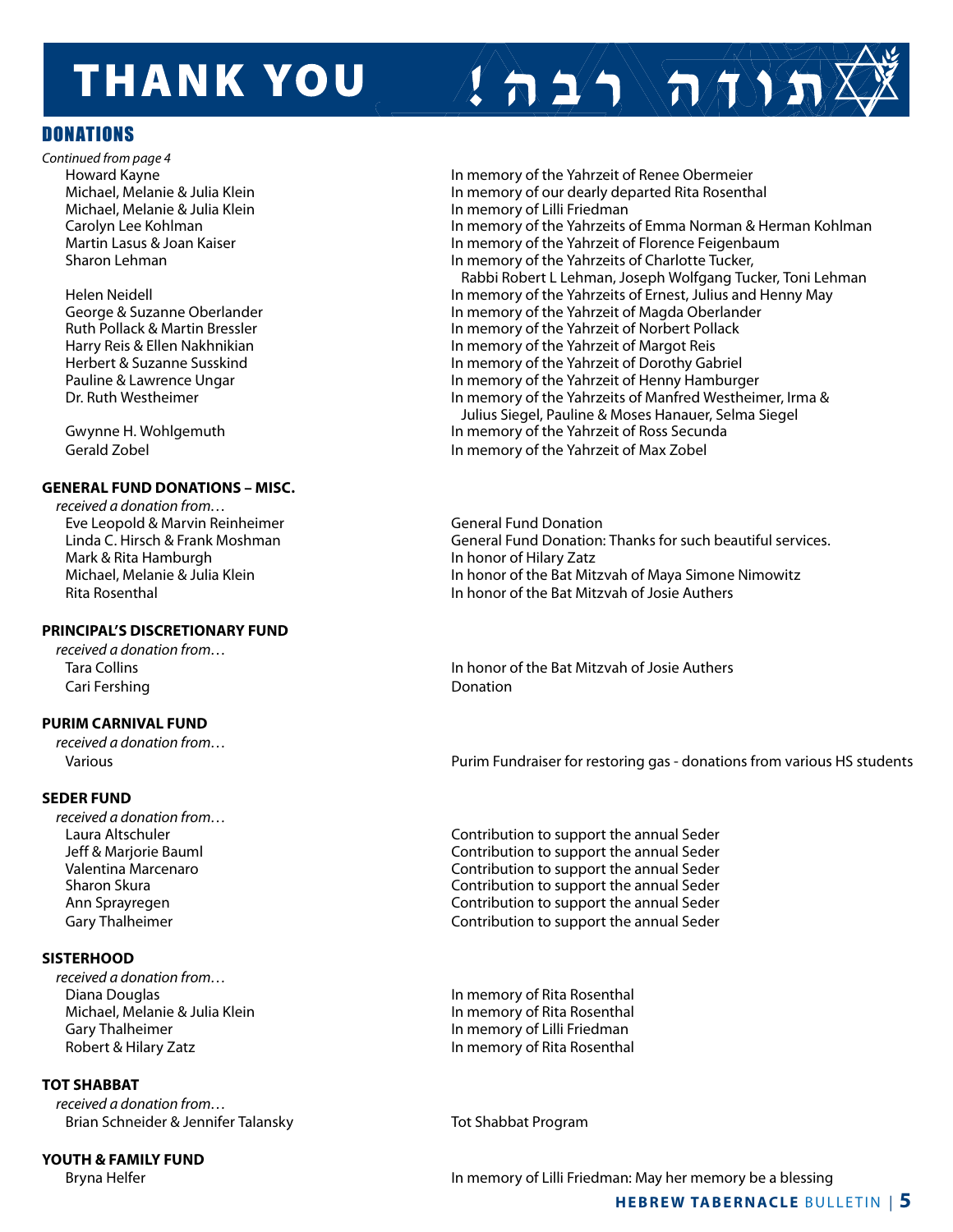#### **IN MEMORIAM**

In grateful memory of the departed whose names are taken from the records of Hebrew Tabernacle and Beth Am and which appear on a separate weekly Yahrzeit list. It is our minhag to read Yahrzeit names at the Shabbat services following the date. **If you would like a name read, please call the office in the preceding week**.

#### **YAHRZEIT LIST**

**June 30 – July 6, 2019** Herman Blumenthal Ernest Caspary Lena H. Cirker Hattie E. Davis Alice Dreifuss Flora Duhan Bertha Elias Abraham Garfunkel Mac Greenbaum Nathan A. Greenberg Eugene Hamburger Carla Heilbut Dr. Hans Hesse Rosa Heyman Ella Hirsch Robert S. Hirschler Theodore Israel Nathan Jerome Louis Kirchheimer Erwin Koppel William Koy Ellen Leipzig Esther Leise Leo Lesser Susan Loewenberg Lottie Maienthau Alfred Marx Isabel Medina Paul Meyer Hugo Miller Ella Mosback Elsa Moses Julius Oppenheimer Lore Reutlinger Louise F. Roos Bertha Rosenberg Deborah Rothschild Sara Schonholtz Felix Schwarz Jacob Schweitzer Selma Simon Deborah Slosser Stella Teichner Fannie Ullmann

### **July 7 – 13** Morris Abrahams William Appel Joseph Barber Reuben Batt Liddy Becker Hyman Block Gary Blum Erna Blumenthal Hansi Brinitzer Irene Bronheim Eric Cohn Alvina Coin Emanuel Collin Paul Ernst Jennie Finkelstein Sally Fuld Sigmund Glauber Manfred Golding Mary Greenberg Martha Gruenewald Else Grumbacher Max Gutmann Clara Hamburger Frederick Heidelberger Dorothea Herrmann Dora Herz Alfred Himmelweit Ludwig Hirsch Allen Kalfus Willy Kasel Gerdy Kleinman Jeanette Koch Hilde Kracko Trude Lehmann Staff Sgt. Hyman Levine Martin Levite Hanschen Levy Bernard Malvin Albert Mandel Henry Marx Rose Marx

Augusta Merber Marcel Montrose Susan Myerson Fanny Naschke Willi M. Nelkens Jacob Neugarten Dr. Grete (Teutsch) Norman Ruth Pierson Minnie Rawle Johanna Reinhardt Benno Reutlinger Hannah Rubino Sidney Salzman Max Schachter Lillian Schlesinger Adolf Schloss Florence Schulhafer Benjamin M. Schwartz Madeleine Secunda Irving Silverman Otto Strauss Joseph W. Tucker Leonhard Vogel Abraham Wecker Isidore Winchell Ernst Zirkl

Rosa McDowell

#### **July 14 – 20**

Sophie Adler Max A. Caine Ludwig Dingfelder Julius Gold Leo Goldstrom Arthur N. Goodman Hilda Grau Emilie Grumbacher Martin Hochstim Hans Joseph Fannie Kessler Helene D. Klein Julia Kronman Berta Levina-Okon Louis A. Levy Elizabeth Loewenberg Toni Marx Berta van Moelken Emanuel Neubrunn Jenny Neugarten Max Neugarten Sally Neugarten Solomon Neumann

Hermann Noerdlinger Fritz Philipp Jonas Phillips Jakob Polak Jesse Rosen Jenny Rosenbaum Adler Karola Sanders Miriam Silver Paula Simons Edith Springer Henry M. Steinberger Leopold Gershon Steiner Lt. Col. Walter Stern Morris A. Wartell Paul Weinberg Hedda Weingarten

#### **July 21 – 27**

Greta Pecker Bauer Louis Becker Alfred Bloch Siegfried Collin Steven Flehinger Senta Frank Siegfried Frank Amson Fromm Hilda Goldschmidt Lena Greenberg Ernst Grumbacher Willy G. Grunfeld Sol Hamburger Dr. Max Hamburgh Otto Hammerschlag Paula Hartog Bruno Heymann Joseph Isner Leo Kaiser Marian H. Katzki Lilli Kaufman Philip Lacob Rita Leopold Jacob Lowenstein Joseph Lowenthal Hildegard Menke Emma Meyer Hyman Morris Ilse Neuberg Margaret Neumann Leo Nordlinger Oskar Oppenheimer Nelly Schloss Rollman Continued on page 7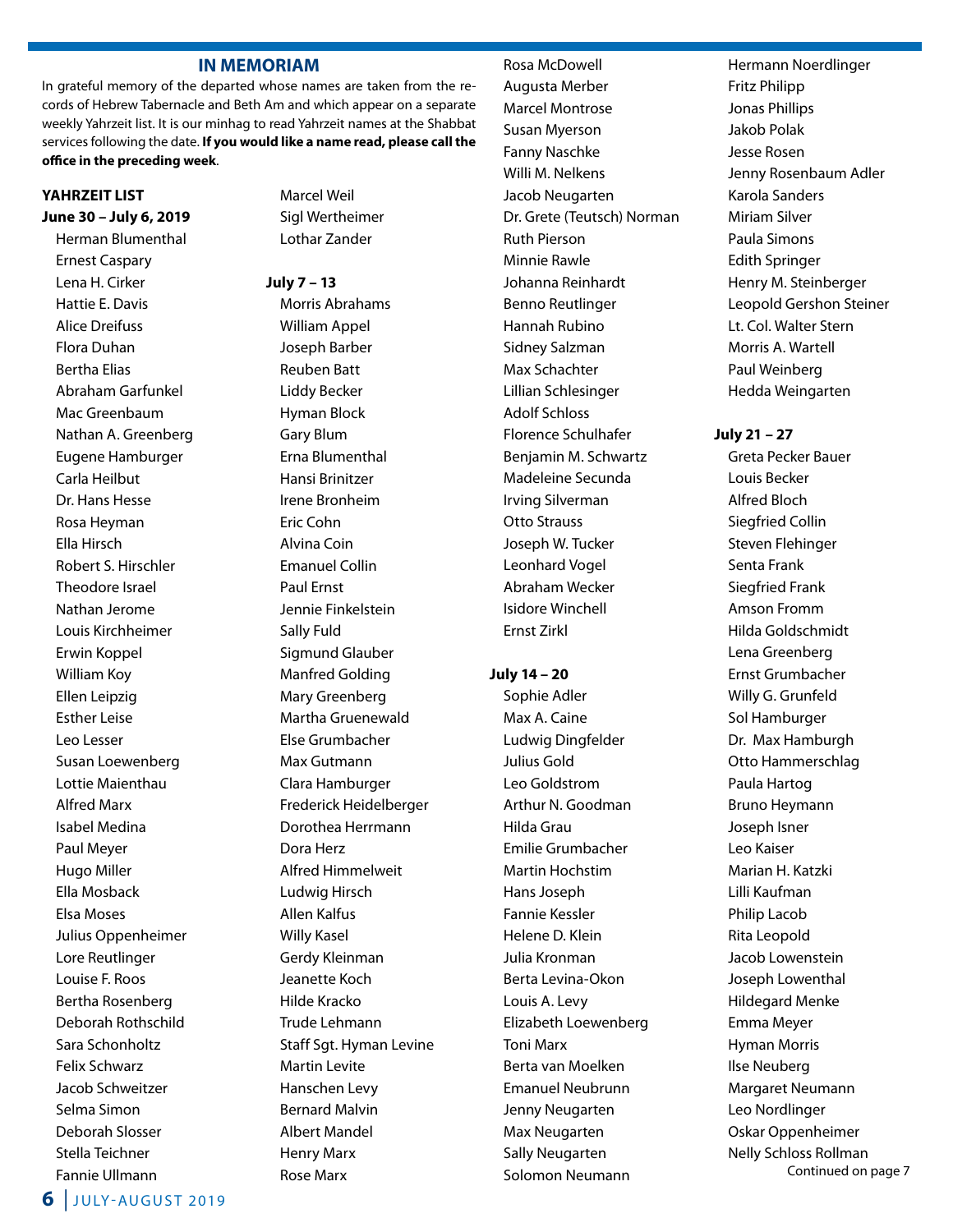#### **YAHRZEIT LIST**

*Continued from page 6* Jennie Rubens Louise Saalfeld Vivian Schwenk Walter Schwenk Toni Seligman Nathan Silver Herbert Sostman Lilly Sternfels Ilse Strassburger Dina Uhlfelder Linda Robin Uhlfelder Lucy Wertheimer Else Wetzler Dr. Herman Wolf

#### **July 28 – August 3**

Gusti Abraham Phyllis Allman Yuri Arono Lilo Bachrach Johanna Baum Kurt Berlin Lucy Bissinger Karoline Bloch Gustav Blumenthal Linda Braunschweiger Sophie Dingfelder Theodore Eulau Jacqueline Feitler Trude Froehlich Leo F. Gunther Millie Heidelberger Hedwig Hochberger Gus Jonas Ida Kahn Mathilda Kahn Leo Kahn Hilde Kaufman Carl Koestler Jack Leslie Benjamin Loebenberg Hildegard Maas Lena Maculla Daniel McCracken Jacob Merber Anne Morks Samuel Mosback Otto I. Neu Rebecca (Dolly) Nieman Dora Trachman Perlroth

Clem K. Rashbaum Else Redelmeier Annie Ring Hermann D. Rubenstein Grete Salomon Henry Schneider Dr. William Schwarz Candido Sdoia Gustav Stamm Albert Stream Elisabeth Tobar Alexander S. Waldman Hermann Winter Egon Wollner

#### **August 4 – 10**

Sarah Abrahams Sylvia Austern Elizabeth Barth Edward Baum Max Baumgart Elsa Bauml Gerda Brandon Leo Burkhardt Martha Dingfelder Rosettel Englander William W. Falk Paula Froehlich Alfons Goldsand Walter H. Goldschmidt Walter Gross Anna Hammer Mathilde Heilbronn Wilhelmine Hersberg Coralie Herz Arthur Heynemann Jeanette Kaiser Walter Katz Mina Kavaler Joseph Elias Knoepfler Paula Landsberg Frieda Lass Leo Lehman Hirsch Leib Zvi Arye Mildred Levison Max Lomner Michael Magasiner Fred Marcus Abraham Myerson Gertrude Myerson Leonie Neuburg Rita Nitzburg

Rachel Ockun Irene Oppenheim Friedchen Pollack Irma Rosenthal Anna Rubel Thomas Schneider David Schnurmacher Helen Schott Bettina Simon Margot Steinhardt Dr. Alfred J. Stern Irving Stern William Stokes Dr. Elie Toueg Nathan Weiler Gussie Weingarten Jacob White

#### **August 11 – 17**

Minna Altmann William Altschuler Paul Berger Helen Blum Babette Eichberg Ernest W. Eisenheimer Lawrence A. Eschelbacher Martha Ettlinger Simon Fleischmann Stella Simons Glassman Regina Goldsmith Joseph J. Golieb Adolph Hirsch Fanny Hirsch Paul Joseph Hirsch Bertha Jaglom Irma Jonas Leon Kahn Erna Kaufman Adolph M. Kornreich Hugo Lowenthal Morris Manheimer Henry Meyer Jakob Michel Mendel Michel Hermann Monatt Wilhelm Ottensooser Max S. Rosenfeld Frieda Salomon Hannah Samuels Seymour Sapadin

Harry Schwartz Etta Sherez Benno Sternfels Helene Strauss Jerry J. Strauss Joseph Sturman Fred Tager Auguste Thalheimer Abraham Unger **August 18 – 24** Martin Ahrens Juda Allweil Rose Altschuler Robert Becher Otto Brunell Irving Collin Fred Dittman Rose Ebel Jeanne M. Engel Richard Froehlich Milton Geist Adele Goetz Martha Greger Ludwig Gutman Albert Hamburger Kurt Hanff Theodore Hecht Katie Heilbronn Sarah Jacobson Alfred Kadden Emma Kahn Siegmund Katz Ernest & Walter Kaufman Maurice E. Keidan Kurt Kessler Samuel Klein Alice Eva Kulb Helen Gitsky Laurie Toni Lehman Rose Leslie Ella Maier Flora W. Matthews Martha Militzer Eileen Commanday Mullen Helen Oliver Greta Oppe Bella Reutlinger Corp. Sidney Rosenberg Esther Caplin Rosenberg Irving J. Rosenberg Continued on page 8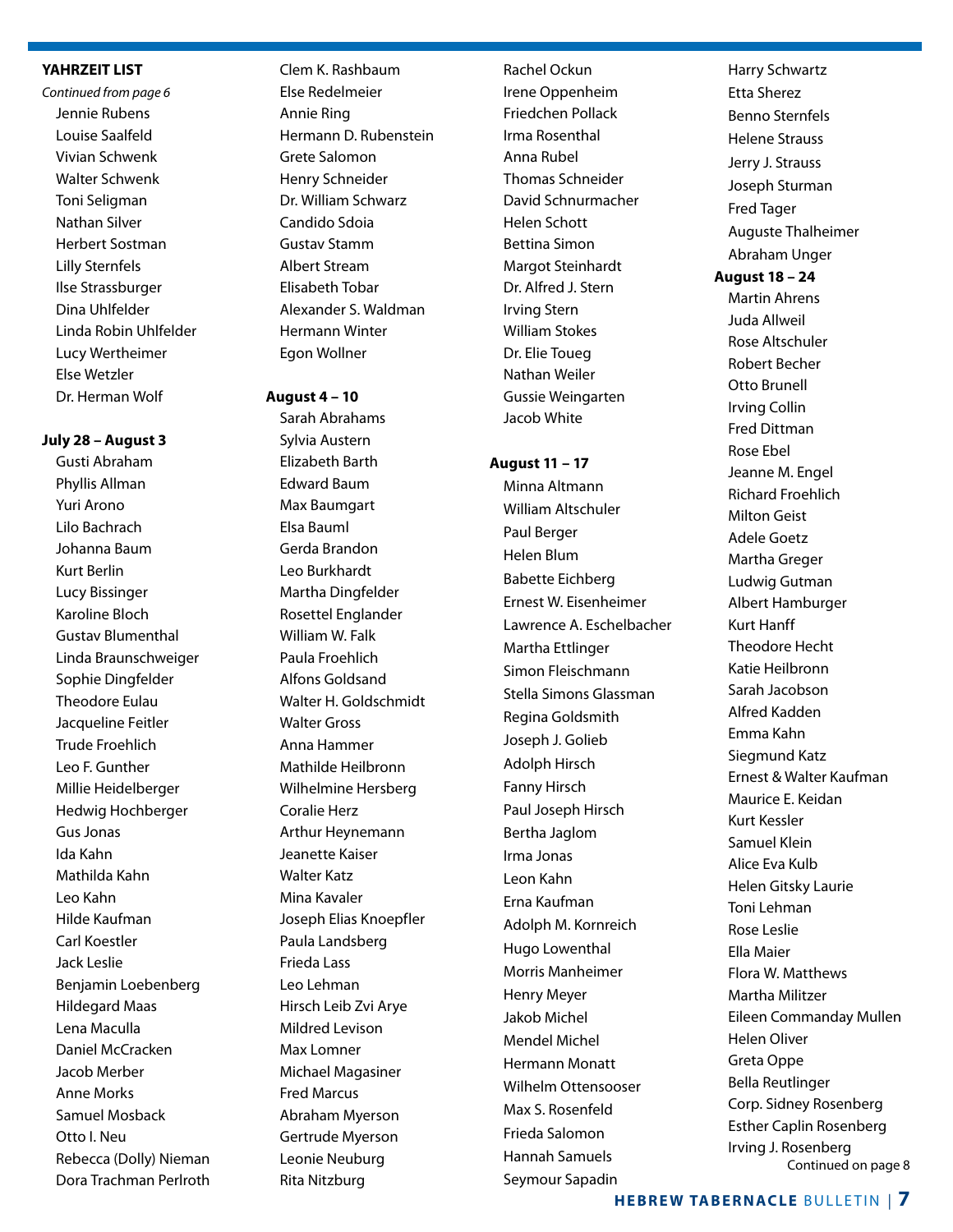#### **YAHRZEIT LIST**

*Continued from page 7* Manfred Rosenthal Hugo Rubel Carl Salamensky Herbert Schnur Helen Borsody Sdoia Sigi Seligman Ida Silverman Irma Sinsheimer Stephen Spector Lillian Vernoff Clementine Vooss Robert Wollmeringer

#### **August 25 – 31**

William Bankoff Hilda Bassist Greta Bloch Max Block Anny Bondy Arthur Bosnak Mortimer Charig Moses Cohn Eva Collin Hannah Eisner Paul Englander Victor Friedlein Arthur Friedman Edith Fromm Paul Ganzman

Hermann Ganzmann Sam Gorton Kurt Gruenebaum Ehrhardt Hirsch Irmgard Horn Rudolf Kahn Hugo M. Kaufman Gunther Knoepfler Eugenia Kreuchen Fred Laubheim William Lesser Ruth Levi Irving N. Lisman Willi May Ida Neu Lena Newman

Wolfgang Ollendorff Henny Ottenheimer Susanne Popper Edelman Benjamin Schaye Abraham Scheuer Martha Schwarz Arnold Secunda Edward B. Silverman Louis Solomon Louis Spiro Jenny Straus Louis Straus Moses Strauss Rabbi Ernest Weiss Lawrence Wiener

### Pride Shabbat Celebrates "Community"

**O**ur Pride Shabbat service included special readings on the theme of transgender and lesbian, gay and bisexual life within Jewish community and spirituality, selected by Rabbi Gale and read by Miriam Frank, Shelly Koy, Hilary Zatz, Regina Gradess, Andie Authers and Richard Allman—who also gave the drash. Allman spoke about the cross-connections he has experienced as a gay Jewish community organizer—talking to renters in gay bars about tenant rights organizing, finding a Jewish home in inclusive synagogues, working to connect the Jewish and the Dominican gay communities uptown.

He shared a vision from our own Union of Reform Judaism: audacious hospitality. "Audacious Hospitality is a transformative spiritual practice rooted in the belief that we will be a stronger, more vibrant Jewish community when we fully welcome and incorporate the diversity that is the reality of modern Jewish life." https://urj.org/audacioushospitality

He gently challenged us to go further in engaging with the community and LGBT issues than our annual Pride Shabbat service.

It turns out our Hebrew School, which includes children with lesbian parents, has started that process: at the Oneg after services was a beautiful display of art and Hebrew words that students had created to celebrate pride the week before.

Cantorial Student Robbie Wittner was given funds by the congregation in May to help him buy a guitar. It was wonderful to end the service by singing with his strumming, the lesbian and gay anthem by Holly Near, "Singing for our lives." Two special guests enhanced our congregational singing: Cantor Kruk (& his wife) whose daughter has just moved to the neighborhood, and our future Rabbinic Intern Rebecca Hecht who added beautiful harmonies to several songs.



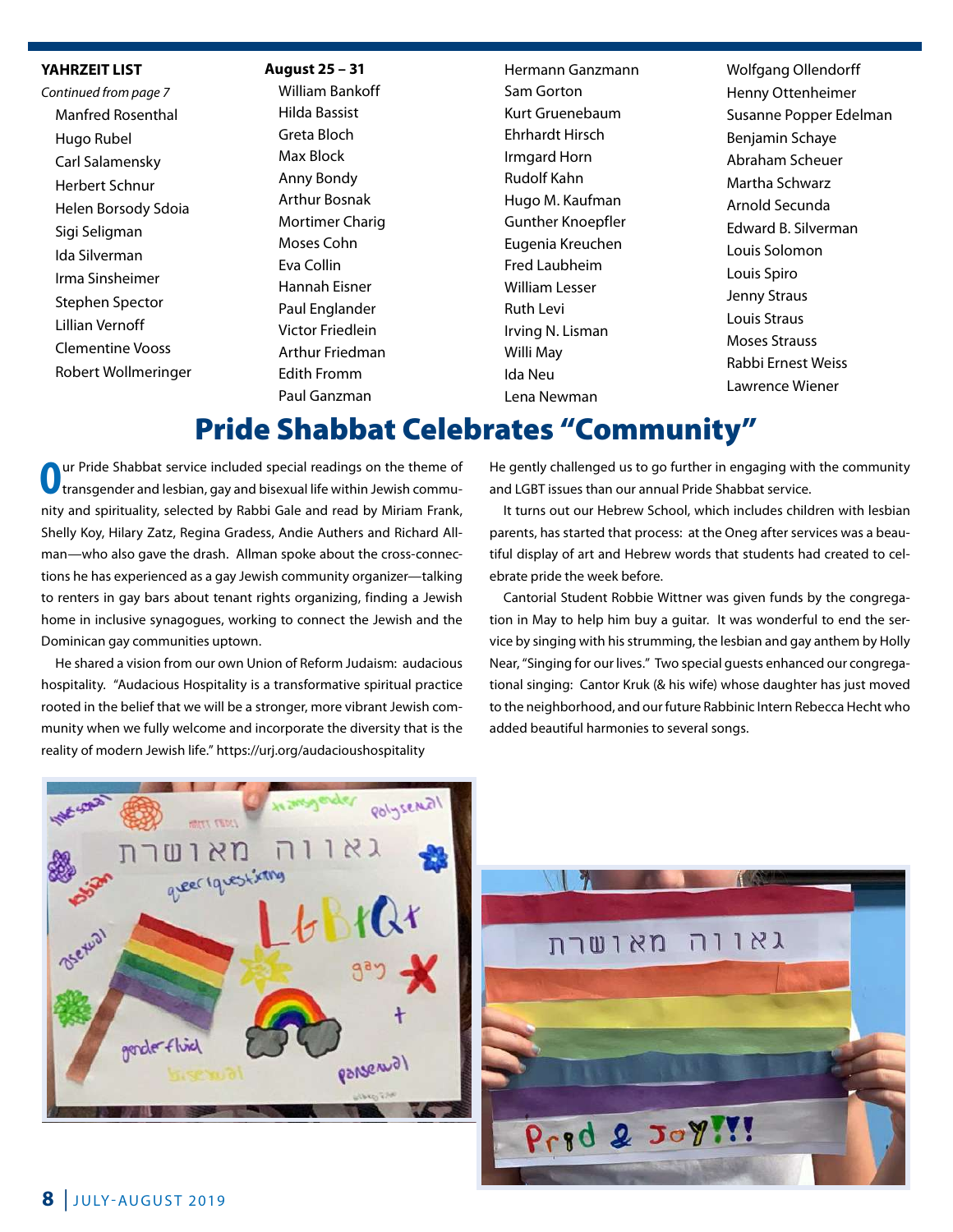## Day of Service At HT

**O** n Saturday, June 22, a group of volunteers assembled at HT to work on cleaning and beautifying the building, inside and out. VP Denny Kelk coordinated the activities which included painting classroom 2, polishing the pews in the Sanctuary, preparing the Fort Washington Avenue door for painting, trimming the hedges, cleaning out the weeds and planting flowers. Navi, John and Shelly went shopping for supplies beforehand.

The people who worked hard on the projects included:

Diana Douglas, Denny and John Kelk, Ellen Knickmeyer, Shelly and Noah Koy, Jeremiah McGarvey, Ethan Park, Iris Snyder with Elijah and Jordan, Justin Shames with Aidan and Gavin, Sara Silver with Andie and Josie, Navi Stoller.

We are hoping to schedule more days of service so watch for future announcements!

## HELP WANTED!!!

**e** are fixing and improving the building in many important ways, while increasing religious, social, and community programs. Our building is becoming a community social hub. Past President Joan Taub started the Hebrew Tabernacle slogan, "There's always something happening at the Hebrew Tabernacle." This has only become truer in recent months!

Thank you to the many volunteers who have helped make things happen and who have contributed time and money to our efforts. Much has been done and much is being done, but so much more is needed. I am personally asking everyone to consider devoting just a little extra time to what they are already doing or to become more active if you haven't been very involved. Our committees are open to all members, as participants and, in some cases, leaders! These include: the Chesed Committee, Finance, Fundraising, Hebrew School Parents, House/Building, Membership & Program, Publicity, Social Action, and Tot Shabbat Committees. There are so many ways everyone can help, and many hands always make light and fun work.

We have many important volunteer opportunities, either on a onetime, periodic, or regular basis such as preparing the Friday night Kiddush or Shabbat morning Oneg, seasonal help with plants and trees, ushering, or assisting in the office.

If you think you might enjoy volunteering or joining any of the above committees, or if you see an unmet need that you would like to help with, please let me know! My email is joanhtpres@gmail.com or leave a message for me in the office and I will call you back!

### **We need you!**

Looking forward to hearing from you,

*Joan Serrano Laufer*

**RTLAND The Shames and Snyder families polished the pews in the Sanctuary**Hebrew Tabernacle Book Club

### Hebrew Tabernacle Book Club



**Join us for the next meeting of the Hebrew Tabernacle Book Club, open to the community. Join us for the next meeting of the Hebrew Tabernacle Book Club, open to the community.**

#### Wednesday, July 31, 2019, 7 – 8:30 pm **Meeting in Classroom 2**  $\text{Fermi}$  and which comes a line  $\text{Fermi}$

### Kaddish.com, by Nathan Englander (2019)

Larry is the secular son in a family of Orthodox Brooklyn Jews. When his father dies, it's his responsibility to recite the Kaddish, the Jewish praver for the dead, every day for eleven months. To the horror and prayer for the dead, every day for eleven months. To the horror and dismay of his sister, Larry refuses — imperiling the fate of his father's  $\mathcal{S}$  that's how Stella Suberman's store, Bronson's  $\mathcal{S}$  and  $\mathcal{S}$ soul. To appease her, Larry hatches an ingenious if cynical plan, hiring population: 5,318) of one main street, one bank, one drugstore, one picture show, one feed and seed, a stranger through a website called kaddish.com to recite the prayer and shepherd his father's soul safely to rest.

Sharp, irreverent, hilarious, and wholly irresistible, Englander's tale of a son who makes a diabolical compromise ingeniously captures the tensions between tradition and modernity — a book to be devoured in a single sitting whose pleasures and provocations will be savored long after.

> **Questions and Suggestions:** Contact Susan Gellert at susan\_gellert@yahoo.com **hebrew tabernacle** bulletin | **9**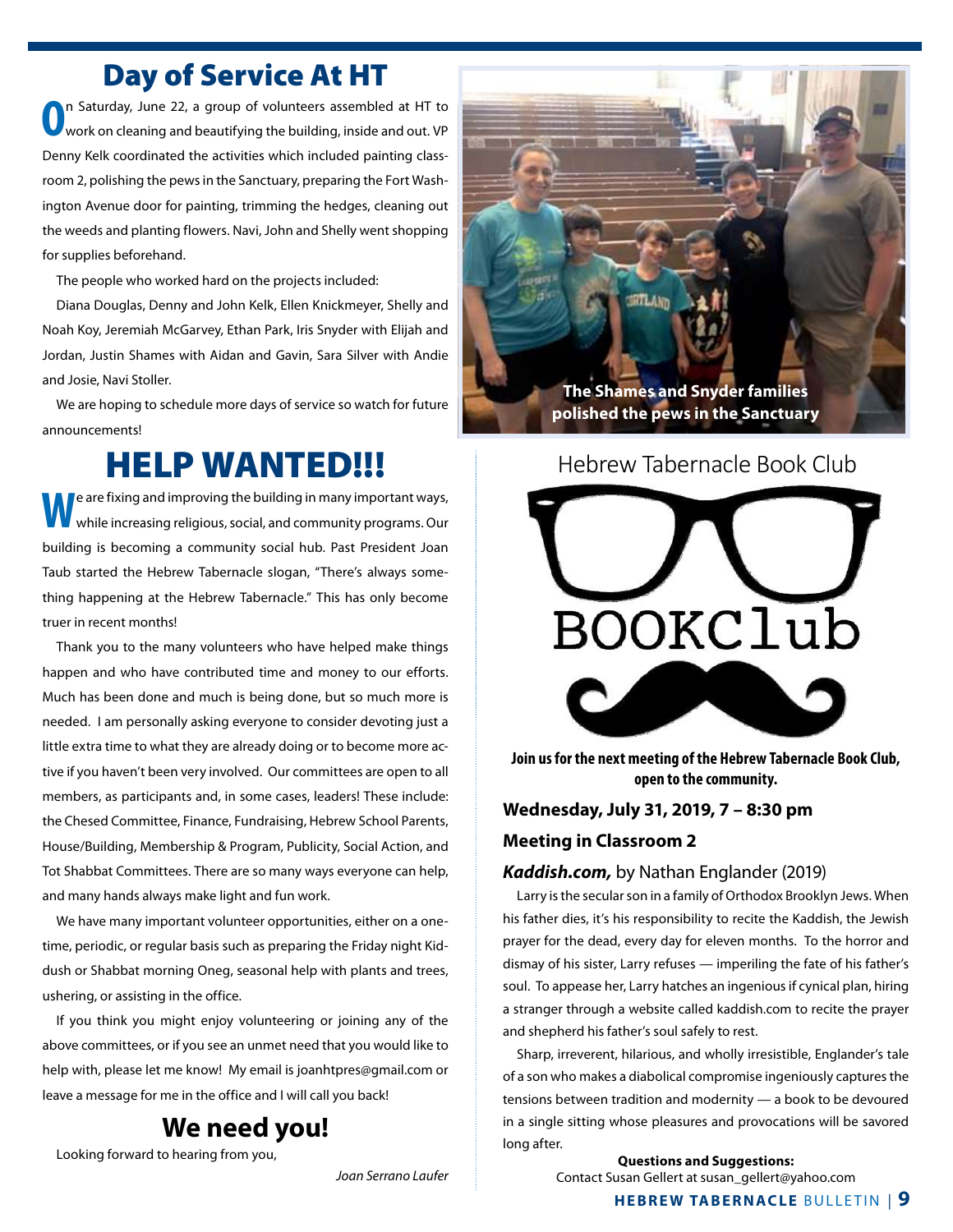# The Hebrew Tabernacle's Armin and Estelle Gold Wing Gallery July/August, 2019 Exhibit **A SUMMER WAVE**



Three Sisters by Joyce Tsai, watercolor

**Susan Bresler Santos Coelho Lilia Levin Harry Mandel Eugene Rodney McCray Mario Tavarez Maria Torres Joyce Tsai Hilary Zatz** 

**July 6 to August 30** 

**OPENING RECEPTION** Saturday, July 6 noon to 2 pm

**Hebrew Tabernacle's Armin and Estelle Gold Wing Gallery** 551 Ft. Washington Ave. @ 185 St. NY, NY 10033



212-568-8304 HebrewTabernacle.org **Free admission** 

Open Mon, Wed, Fri, 9:30 AM - 4:45 PM. **Open some evenings,** weekends after services, and by appt. with artist. Wheelchair accessible. **Volunteer Curator: Regina Gradess**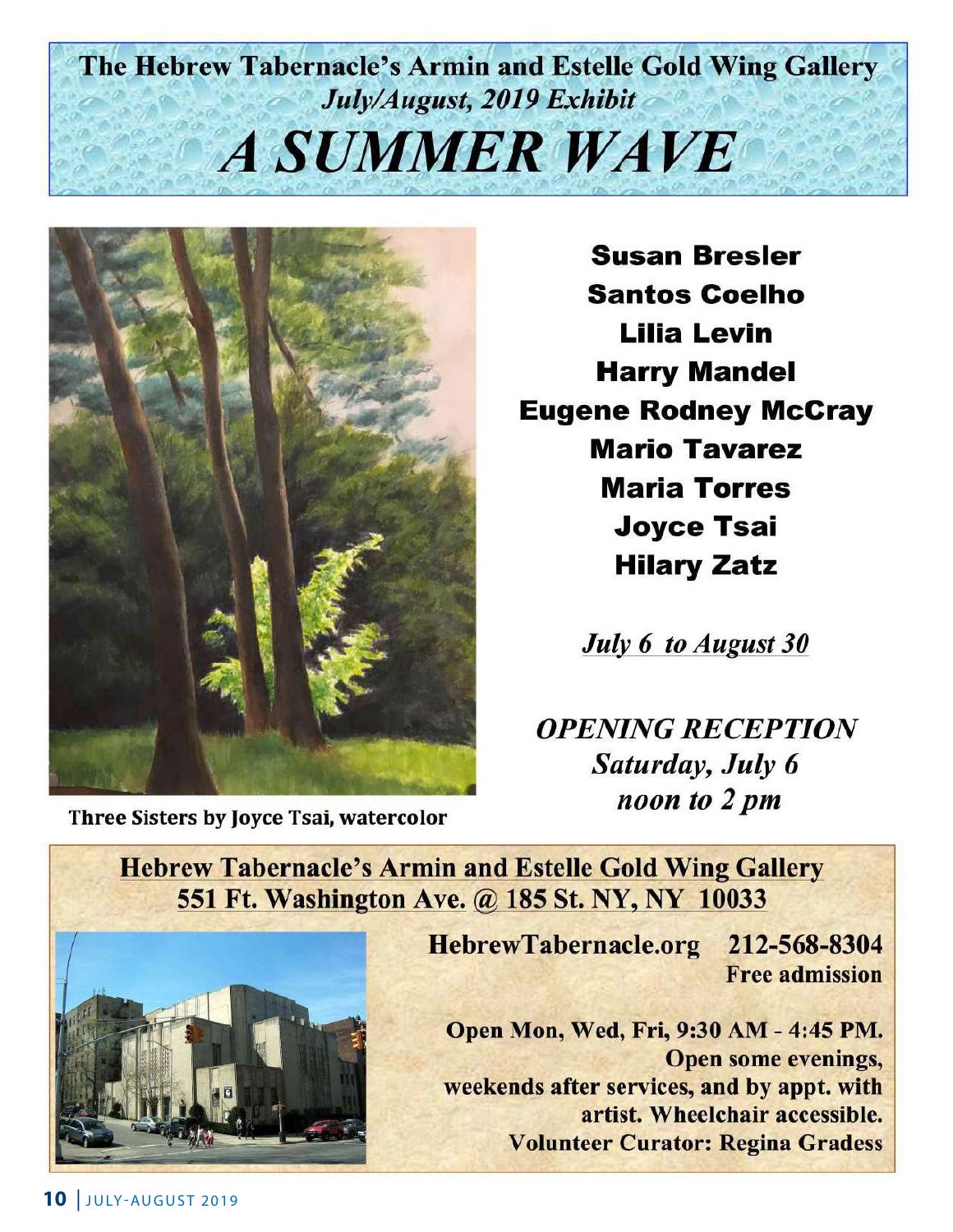# Annual Member Meeting

Attendees shared plans for next year and welcomed incoming rabbinic intern Rebecca Hecht.

This year's Annual Congregational Meeting was upbeat and oriented toward the future. In-person attendance exceeded the required quorum, and in combination with proxy ballots, represented 45% of our membership (59 people). After President Joan Srrano Laufer's opening remarks and Rabbi Gale's invocation, Nominations Committee Chair Rose Ellen Neidish oversaw the election in which the slate of Board members and Officers was elected with broad support. This slate had been developed by the Board, based on candidates recruited or reconfirmed by Ms. Neidish's Committee, and no additional candidates had been put forward during the petition period outlined in our By Laws.

Members had already received reports via email on the prior year's achievements of 14 Committees (with hard copies on-site). So the 11 Committee leaders or co-chairs were able to focus their brief reports on future plans for the coming year. Some highlights:

• Additional Hebrew School sessions on Hebrew language in May/ June.

• The theme of "connectivity" for Tot Shabbat—connecting these 35 young parents to the Hebrew School, older members with grown kids and to adult services

• The Ritual Committee announced that we will use a new Reform prayer book, liturgy and music for the High Holidays.

• Just as members have started a Book Club, teen Havdalah Hang and 10 Treasures tai chi class, Program Committee encourages members to initiate peer-led clubs & classes.

• Sisterhood is looking to re-start for a new era and plans to fundraise for summer camp scholarships in support of our Hebrew School families

• Volunteers are needed for fun, careing visits to our homebound and hospitalized members & nursing home residents.

• Watch for a congregation-wide meeting to set one Social Action priority for this year.

• We are applying for a substantial grant to meet the security needs of our building—please join the HT Security Committee and work with the other 3 congregations to implement the plan to keep our members and children safe.

• Everyone can participate in some way in fundraising for our community and specifically for our new Air Conditioning (AC) systems from a GoFundMe page, significant Leadership Circle Donations, member-loans and events — see the article on "Ask Dr. Ruth" event! Donations to the Seder kept the cost affordable for the 80 attendees and will be needed again for the coming year.

Following the business meeting, members socialized with our clergy: incoming Rabbinic Intern Rebecca Hecht (Fall 2019), continuing Cantorial Intern Robby Wittner and Rabbi Jeffrey Gale.

Thank you to all who attended, sent in proxies, and are committee members, volunteers and leaders. We sent our appreciation, in writing, to our outgoing Board members, and we welcome our returning and incoming Board members and Officers.